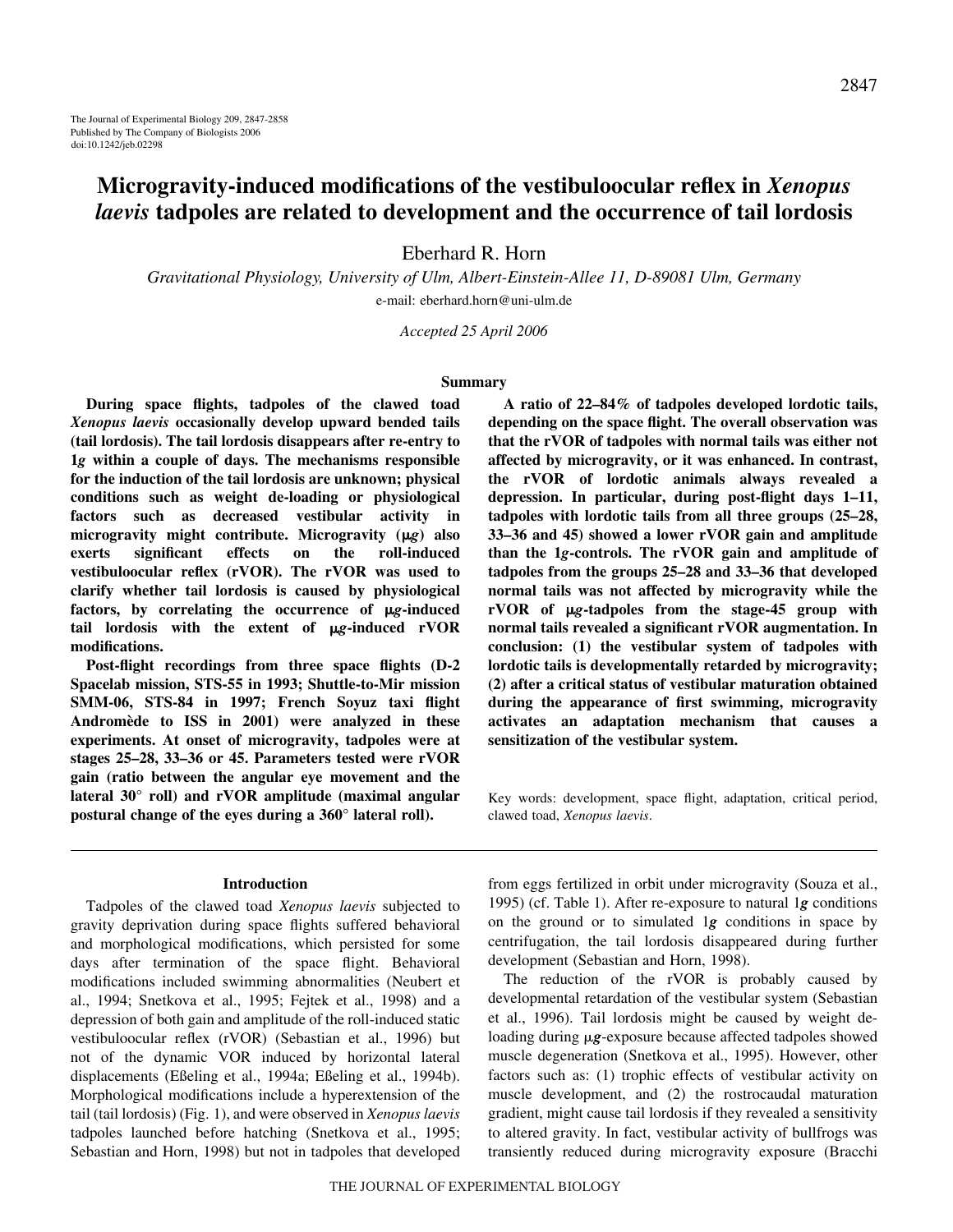

Fig. 1. Tail lordosis induced by microgravity. Lordotic body shapes of tadpoles exposed to microgravity during a spaceflight (MM, CM) or to simulated 1*g*-condition by centrifugation (CC) during a spaceflight. CM differs from MM because these tadpoles were centrifuged at 1*g* for 4 days, and thereafter exposed to microgravity for 5 days, while MM tadpoles were exposed to microgravity for 9.2 days (observations from the STS-84 mission in 1997). The numbers indicate the lordosis score with 1 weak, 2 medium, and 3 strong. 0 indicates normal body shape.

et al., 1975). In addition, vestibular activity affects the development of extraocular eye muscles of juvenile rats (Brueckner et al., 1999). Activity-related trophic effects on developing neurons, their interneuronal connectivity patterns and the development of muscles were also described for the maturing visual system of fish, chick and rats (Schmidt, 1988; Fawcett, 1988). A rostrocaudal maturation gradient of the tail was described (Roberts and Tunstall, 1994). In addition, recordings from ventral roots of different tail segments during fictive swimming revealed a sensitivity of vestibulospinal projections to microgravity (Böser et al., 2003; Horn et al., 2003) and hypergravity (Böser and Horn, 2006) during early periods of tail development.

Thus, a rostrocaudal maturation gradient of the tail during early periods of life and a reduced or absent tonic vestibular activity may influence the development of vestibulospinal projections and body muscles, leading to transient modifications of body shape and locomotion, especially if the animals are exposed to an atypical environment such as microgravity. In deafferented bullfrog larvae, coupling between compensatory eye movements and locomotion was demonstrated (Stehouwer, 1987). This close link between vestibuloocular and vestibulospinal mechanisms in tadpoles makes it reasonable to ask the question whether rVOR

depression and tail lordosis are correlated due a basic mechanism.

During spaceflights, the *g*-level is  $10^{-3}$  *g* to  $10^{-5}$  *g*, but the term microgravity (microgravity; abbreviations  $\mu$ g or 0*g*) is used by the scientific community, and for convenience is so designated in this paper.

### **Materials and methods**

Tadpoles of the southern clawed toad *Xenopus laevis* Daudin were used from the stock of the Central Animal Holding Facility at the University of Ulm and from the Institute of Aerospace Medicine of the Deutsches Zentrum für Luft- und Raumfahrt (DLR). The developmental stages were determined using published tables (Nieuwkoop and Faber, 1967). During the period of rVOR recordings, animals were kept in groups of five in small nets of 8 cm diameter at a temperature of  $20^{\circ}$ C.

#### *Microgravity exposure*

Tadpoles were exposed to microgravity during three space missions, the 10-day flight STS-55 (German D-2; 1993; experiment STATEX-VOR), the 9.2-day flight STS-84 (Shuttle-to-Mir SMM-06; 1997; experiment TADPOLES), and the 10-day flight Andromède (French Soyuz Taxi Flight to the International Space Station ISS; 2001; experiment AQUARIUS-XENOPUS). During the Spacelab mission D-2, animals were kept in groups of five in petriPERM dishes, which have a volume of 25 ml. At launch, they had reached stage 33–36, which is shortly before the hatching stage. For the flight on STS-84, animals were transported in groups

of 12 in miniaquaria, which have a volume of 42 ml. They were launched when they had reached stage 25–28, which is the tail bud stage. Miniaquaria were developed for the flight on STS-84, and were re-used during the Andromède flight in 2001 when two different stages were exposed to microgravity. The young group had reached stage 26–27 at launch; they were kept in groups of 12 animals in each miniaquarium. Tadpoles from the old group had reached stage 45 at launch; at this time they were able to perform the rVOR. They were kept in groups of five in each miniaquarium.

During the D-2 and SMM-06 missions, a centrifuge for inflight 1*g*-simulation was available (CC-groups). For all missions, a parallel ground control experiment (GG-groups) was performed. Tadpoles from the D-2 and the Andromède experiment were exposed to microgravity throughout the mission (MM-groups). During the SMM-06 experiment tadpoles were divided in four groups: (1) animals exposed to microgravity for 9.2 days (MM-group), (2) animals exposed to in-flight 1g-simulation for 93 h, and thereafter to microgravity for 5 days until re-entry to Earth-1*g* conditions (CM-group), (3) tadpoles treated in the opposite way (MC-group), and (4) animals exposed to in-flight 1*g*-simulation for the whole flight (CC-group) (Sebastian and Horn, 1998).

For logistic reasons, animals from the D-2 mission were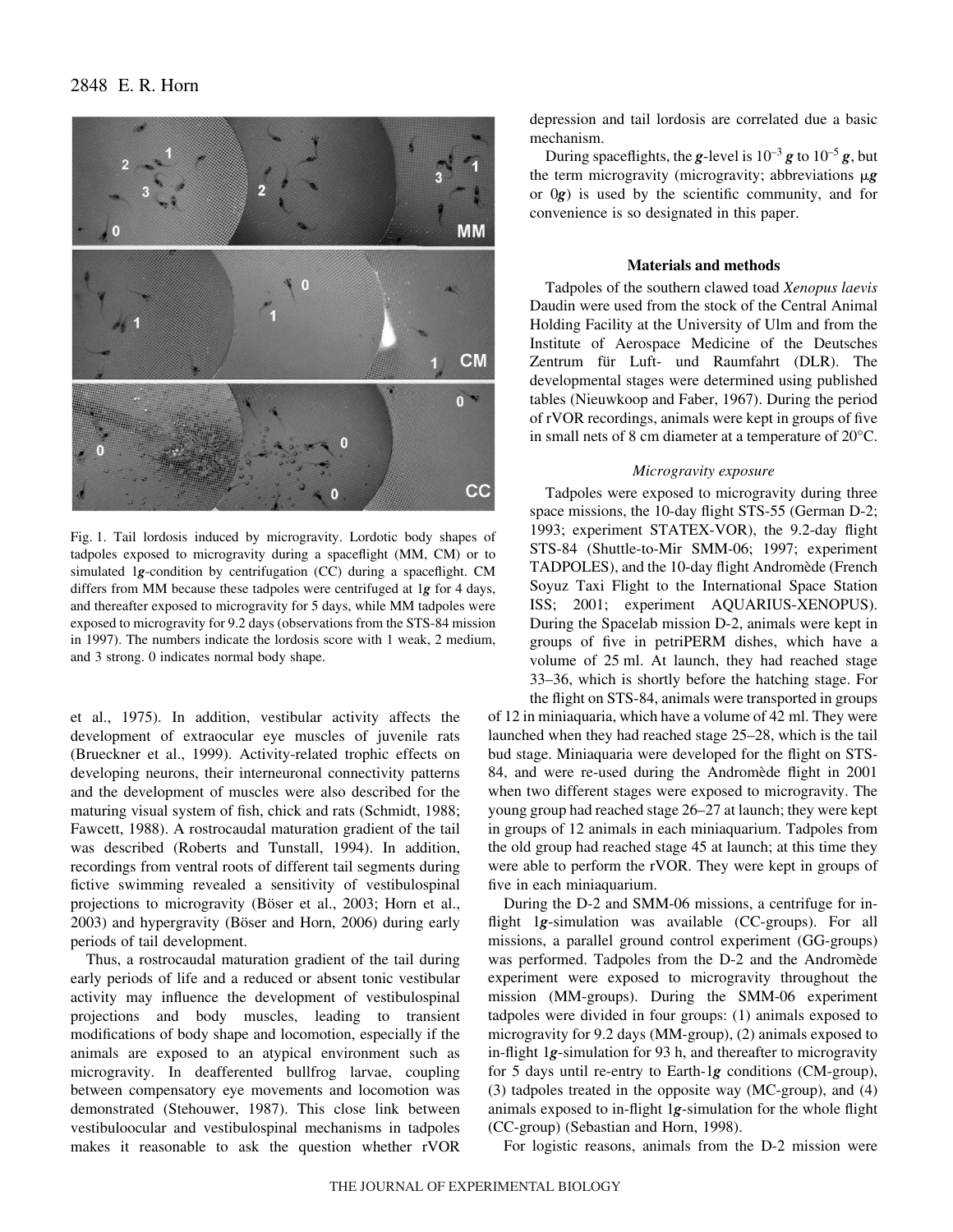cooled for 4 days to 14°C to guarantee stage 33–36 at launch. Animals from the SMM-06 mission were always kept under laboratory temperature at a range of 22–24°C until handover to the launch team. Thereafter, they were stored at a temperature of  $20^{\circ}$ C for 17 h until launch. Animals from the Andromède mission were cooled for at least 2 days to 14°C to maintain the defined developmental stages of 26–27 and 45.

### *Recordings of the rVOR*

A detailed description is given elsewhere (Horn et al., 1986; Sebastian et al., 1996). Briefly, the tadpoles were mechanically fixed in an observation chamber and illuminated homogeneously from the frontal view. They were rolled around their longitudinal axis by 360° in 15° steps. During this stimulation procedure, the animals were continuously videotaped. From these recordings, the posture of the eyes was determined 7 s after initiation of each  $15^{\circ}$ -step. The sine-like response characteristics were used to calculate the rVOR gain and rVOR amplitude (Fig. 2). The rVOR gain is defined by the ratio between the angular counter roll of the eye and the roll angle. In this study, data for a 30° roll from the horizontal to the inclined posture are presented. The rVOR amplitude is defined by the maximal eye movement during a complete 360° roll. Previous studies in *Xenopus* and the fish *Oreochromis mossambicus* have shown that the rVOR amplitude is a sensitive indicator to describe: (1) modifications of the rVOR during its development (Horn et al., 1986; Sebastian and Horn,

1999), (2) the extent of vestibular compensation after hemilabyrinthectomy (Rayer and Horn, 1986), and (3) susceptibility changes within the vestibuloocular system to altered gravity (Horn and Sebastian, 1996; Sebastian et al., 1996; Sebastian and Horn, 1998; Sebastian et al., 2001). Recordings of the rVOR were taken during the post-flight days 1–11 and also, in the case of the STS-84 study, 5 weeks after landing. Before starting the rVOR measurements, tadpoles were evaluated for their developmental stage and body shape.

### *Data evaluation and statistics*

Animals were included in the statistical analysis only if they remained active for at least 3 h after the rVOR recording. During each recording period, each animal was investigated only once. Thus, each distribution of either rVOR gain or amplitude consists of statistically independent values. Some animals from the D-2 mission were tested twice with a delay of 7 days. Most animals from the SMM-06 mission could be tested twice during the first 2 post-flight weeks, and a third time 5 weeks later (cf. Table 2). Animals from the Andromède mission were always tested only once because they were later used for anatomical studies (Horn et al., 2006). The nonparametric *U*-test from Wilcoxon, Mann and Whitney (Sachs, 1997) was used because a transformation of the experimental distributions into a Gaussian one was not possible. Median values of samples are presented in tables. Lordotic and nonlordotic animals were compared with respect to: (1) their age



Fig. 2. The roll-induced vestibuloocular reflex in *Xenopus* tadpoles. (A) Schematic presentation of the frontal view of an animal that indicates the direction (arrow) and extent  $(\alpha^{\circ})$  of eye movement during a right and left roll, respectively. R, reference line that is constant with respect to the animal; E, eye cup margin that is used as recording line. (B) Typical rVOR characteristic obtained during a 360° lateral roll. Definitions of the rVOR amplitude and those parameters used for the calculation of the rVOR gain (see arrows at the left side of the characteristic) are included. (C,D) Original video picture of the eyes of a tadpole in a frontal view in the horizontal (C) and 90° lateral (D) position. Because the camera is moved with the stimulation machine, only the eyes change their position. With respect to the frontal view, the animal is rotated to the left; with respect to the animal's body, to the right. The dotted line corresponds to line R.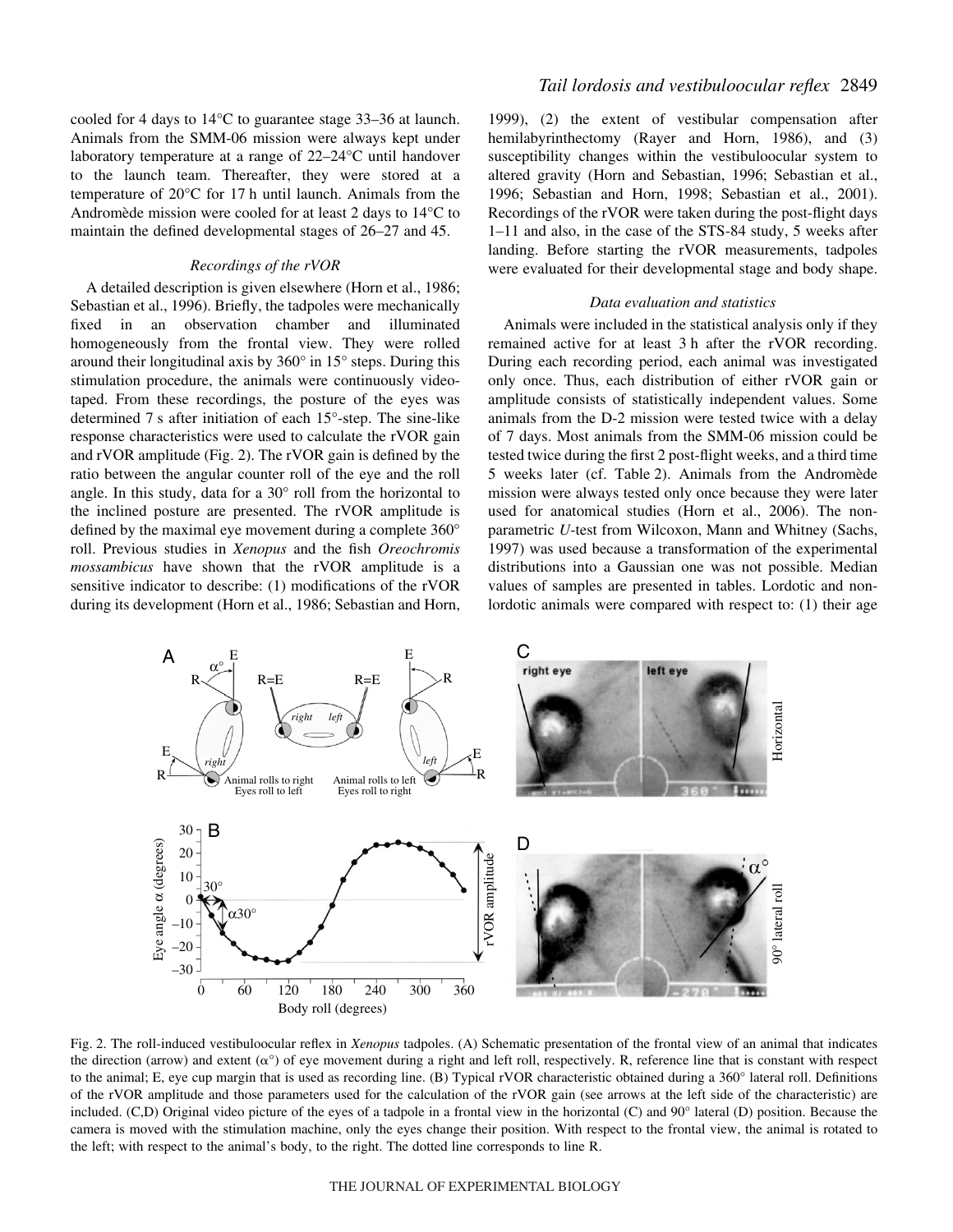|                                |                | SMM-06        |       |                | Andromède      |       |                | $D-2^1$                  |      |       | Andromède      |      |                 | $SMM-062$       |       |                | $SMM-063$                      |                  |                | $SL-J^4$             |       |
|--------------------------------|----------------|---------------|-------|----------------|----------------|-------|----------------|--------------------------|------|-------|----------------|------|-----------------|-----------------|-------|----------------|--------------------------------|------------------|----------------|----------------------|-------|
|                                |                | STS-84        |       |                | Soyuz-taxi/ISS |       |                | STS-55                   |      |       | Soyuz-taxi/ISS |      |                 | STS-84          |       |                | STS-84                         |                  |                | STS-47               |       |
| Year                           |                | 1997          |       |                | 2001           |       |                | 1993                     |      |       | 2001           |      |                 | 1997            |       |                | 1997                           |                  |                | 1994                 |       |
| Stage at launch                |                | $25 - 28$     |       |                | $26 - 27$      |       |                | $33 - 36$                |      |       | 45             |      |                 | $42 - 43$       |       |                | $25 - 28$                      |                  |                | Fertil. in $\upmu g$ |       |
| Duration (days)                |                |               |       |                | $\circ$        |       |                | $\overline{10}$          |      |       |                |      |                 | $\circ$         |       |                | $\circ$                        |                  |                |                      |       |
| Days of ug                     |                | Whole mission |       |                | Whole mission  |       |                | Whole mission            |      |       | Whole mission  |      |                 | FD5-FD9         |       |                | FD1-FD5                        |                  |                | FD2-FD7              |       |
|                                | Z              |               | $N\%$ | Z              |                | $N\%$ | Z              | $\overline{\phantom{0}}$ | N%   | Z     |                | N%   | z               | $\overline{a}$  | $N\%$ | Z              |                                | $N\%$            | z              |                      | $N\%$ |
| First observation              |                | 25            | 26.5  | $\overline{4}$ |                | 77.8  |                | $\tilde{q}$              | 15.8 |       |                | 75.0 | $\overline{15}$ | $\overline{13}$ | 53.6  | 32             |                                | $\overline{100}$ | $\overline{0}$ |                      |       |
| Mean stage                     | 47.1           | 47.0          |       | 46.3 46.0      |                |       | $45.0$<br>2-6  | 44.9                     |      | 47.0  | 46.7           |      | 47.2            | 47.0            |       | 47.1           |                                |                  | $\frac{4}{6}$  |                      |       |
| Days after Og                  | $\overline{1}$ |               |       | $\overline{C}$ |                |       |                |                          |      | $2-4$ |                |      | $\overline{1}$  |                 |       | $\overline{1}$ |                                |                  |                | Post-flight H/O      |       |
| Second observation             | 22             |               | 75.9  |                |                |       |                |                          | 50.0 |       |                |      | $\overline{20}$ | $\epsilon$      | 87.0  | 29             |                                | 100              |                |                      |       |
| Mean stage                     | 48.3           | 47.7          |       |                |                |       | $46.5$<br>9-12 | $rac{3}{46.0}$           |      |       |                |      | 48.6            | 47.3            |       | 48.5           | $\begin{array}{c} \end{array}$ |                  |                |                      |       |
| Days after Og                  | $8 - 11$       |               |       |                |                |       |                |                          |      |       |                |      | $8-11$          |                 |       | $8 - 11$       |                                |                  |                |                      |       |
| Third observation <sup>5</sup> | 27             |               | 96.4  |                |                |       |                |                          |      |       |                |      | 22              |                 | 95.7  | $^{29}$        | $\circ$                        | $\approx$        |                |                      |       |
| Days after Og                  |                |               |       |                |                |       |                |                          |      |       |                |      | $\overline{4}$  |                 |       | $\overline{4}$ |                                |                  |                |                      |       |

Data from the rVOR component of the STATEX project; <sup>2</sup>after exposure to 1g in the BIORACK centrifuge for 4 days; <sup>3</sup>after FD5, exposure to 1g in the BIORACK centrifuge; "fertilization in orbit not before 34 h after launch, stages immediately after handover (H/O) of the samples at the landing day [data from the Japanese Spacelab mission SL-J (Souza et 4fertilization in orbit not before 34·h after launch, stages immediately after handover (H/O) of the samples at the landing day [data from the Japanese Spacelab mission SL-J (Souza et 1Data from the rVOR component of the STATEX project; 2after exposure to 1*g* in the BIORACK centrifuge for 4 days; 3after FD5, exposure to 1*g* in the BIORACK centrifuge; al., 1995)]; <sup>5</sup>stages were not determined at 14 days after landing. al., 1995)]; 5stages were not determined at 14 days after landing.

Lordotic animals were also observed in two other experiments with pre-flight fertilized eggs of *Xenopus* (stage 25 at launch). One of them was performed on the Russian Cosmos 2229 satellite (11.5-days µg), the other on the Japanese Spacelab mission SL-J (STS-47). These experiments are not included in the table because the authors (Snetkova et al., 1995) Lordotic animals were also observed in two other experiments with pre-flight fertilized eggs of *Xenopus* (stage 25 at launch). One of them was performed on the Russian Cosmos *g*), the other on the Japanese Spacelab mission SL-J (STS-47). These experiments are not included in the table because the authors (Snetkova et al., 1995) gave no numbers of lordotic tadpoles. Stages are defined according to published tables (Nieuwkoop and Faber, 1967). gave no numbers of lordotic tadpoles. Stages are defined according to published tables (Nieuwkoop and Faber, 1967).  $2229$  satellite (11.5-days  $\mu$ 

(days after fertilization) and (2) their developmental stage [definition of stages (cf. Nieuwkoop and Faber, 1967)], to exclude the impact of different developmental velocities for the occurrence of rVOR differences between lordotic and non-lordotic tadpoles. Frequency distributions determined to describe the developmental progress during  $\mu$ g-exposure were tested by means of the  $\chi^2$ -test (Sachs, 1997).

# **Results**

During all missions, *Xenopus* embryos continued to develop. However, lordotic animals revealed slightly smaller developmental progress (Table 1) than normally developed ones. For example, during the first and fourth post-flight day both the lordotic animals from the MM- and CM-groups from the SMM-06 mission developed to stage 47.0, and the corresponding non-lordotic tadpoles to stages 47.1 and 47.2, respectively. The MC-, CC- and 1 *g*-ground tadpoles had reached the stages 47.1, 47.0 and 47.1, respectively. The stage differences between flight and ground tadpoles were not significant  $(\chi^2$ -test: *P*>0.05). The stage difference became larger during the second week of recordings and reached values of 0.6 for the MM-group and 1.3 for the CM-group. For tadpoles from the missions D-2 and Andromède, the absolute stage differences never exceeded 0.3 (Table 1).

# *Frequency of lordosis*

In most tadpole groups from the D-2, Shuttleto-Mir (cf. Fig. 1) and Andromède missions that were exposed to microgravity, lordotic animals could be observed after landing. The only exception was the MC-group from SMM-06, which was first exposed to microgravity and, thereafter, to 1 *g*-conditions by centrifugation during the space flight (Table 1). In-flight observations of the tadpoles during flight day FD4 (mission elapse time MET 3/3:27 to 3/3:46) and FD9 (MET 7/21:40 to 7/22:8) during SMM-06 were recorded for each 12 animals from the 1g-inflight control and  $\mu$ g-groups (MM, CM and MC). These recordings revealed abnormal tail development even at FD4 in the  $\mu$ g-reared groups MM and MC, but not in CM. On FD9, some tadpoles from the CM group had lordotic tails as well as those from the MM tadpoles while no lordotic animal was observed in the MC-group. As demonstrated by the in-flight video recordings, lordotic tadpoles were also observed during the Andromède mission on FD4 and FD9.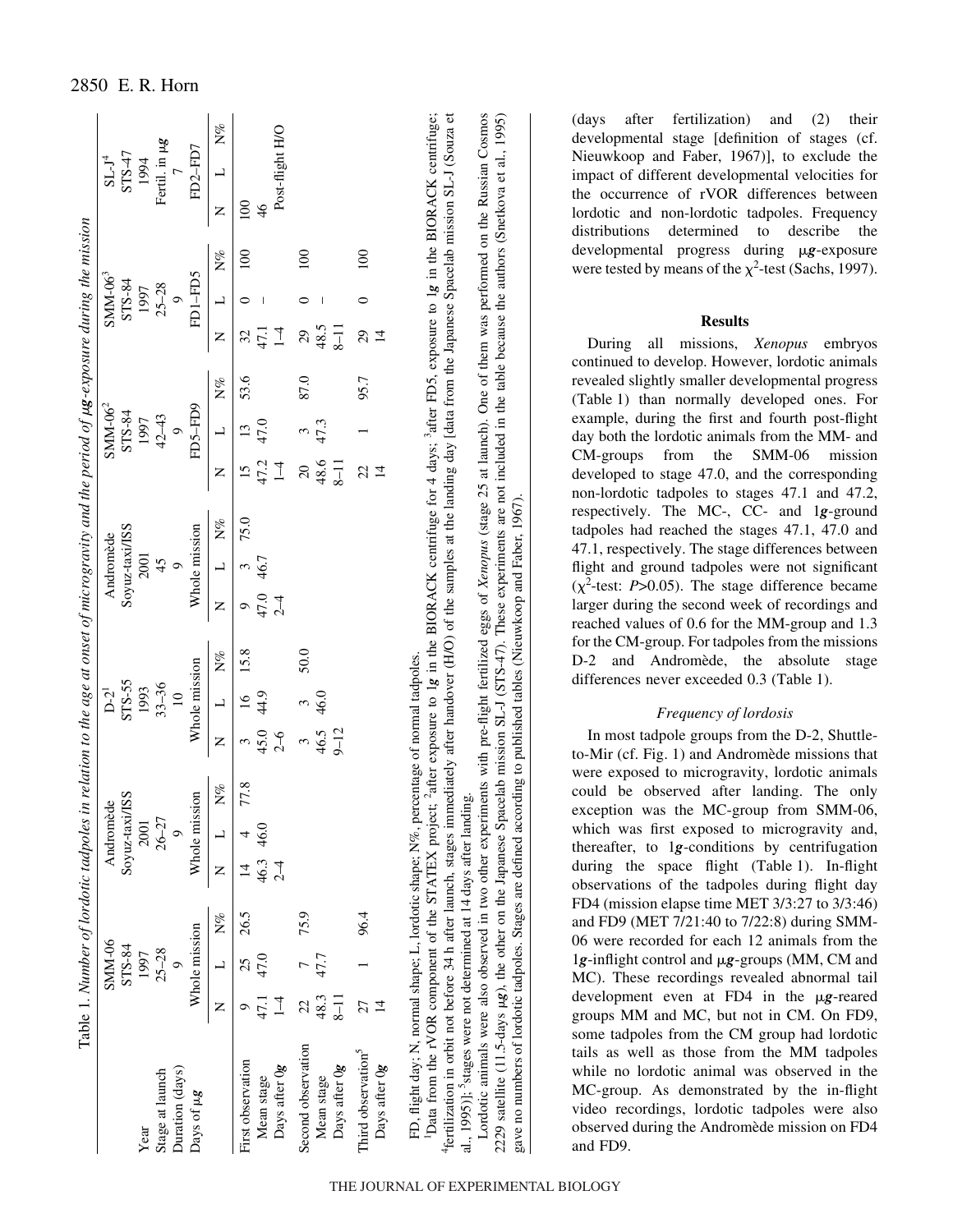Due to the large number of available animals after landing, recovery from tail lordosis could be studied for tadpoles from SMM-06. In the MM-group, 25 out of 34 tadpoles revealed lordosis 4 days after landing of the spacecraft, while 14 days after landing, only one out of 28 tadpoles was lordotic. In the CM-group of this mission, the respective ratios were 13 out of 28 at post-flight day 4 and one out of 23 at post-flight day 14 (Table 1). These data fit with the observations from in-flight video recordings, which revealed that lordosis developed during the first 4 days in microgravity disappeared if these tadpoles were exposed to 1*g*-centrifugation during the remaining 5 days of the flight (MC-group).

### *Tail lordosis and vestibuloocular reflex*

Logistic and developmental conditions make it impossible to follow the rVOR of individual animals during the complete experiment starting before onset and ending after termination of microgravity conditions. Therefore, all observations about modifications of the rVOR are related to a comparison of means of respective samples. Based on this limitation, the overall observation of the experiments was that the rVOR values of tadpoles with normal tails were either not affected by microgravity, or enhanced. In contrast, lordotic animals always revealed a depression of their rVOR  $(Table 2).$ 

### *Tadpoles from the Shuttle-to-Mir mission SMM-06*

The tadpoles of this flight had reached stage 25–28 at launch. After landing of the spacecraft, tail lordosis was observed only in the MM- and CM-groups. Tadpoles from the other three experimental groups MC, CC and GG, had developed normal tails. For all groups, rVOR recordings were taken 3 times in most animals, the first between post-flight days 1–4, and the last between post-flight days 38–41.

During the first recording period, the rVOR was depressed only in tadpoles with lordotic tails. Normally developed MMtadpoles had nearly the same median rVOR amplitude as the other groups without or short microgravity experience (MM: 51.9°; GG: 52.0°; CC: 47.8°; note that CC-animals were exposed to microgravity for about 20% of the mission because the 1*g*-centrifuge was started not before FD2, and switched off 12<sup>h</sup> before landing). However, within samples with microgravity experience that contained lordotic and normal tadpoles, the rVOR amplitude was always smaller in lordotic than in normal animals (MM-group: 35.9° *vs* 51.9°, *P*<0.01; CM-group:  $45.9^{\circ}$  *vs*  $54.1^{\circ}$ ,  $P<0.02$ ) (Fig. 3). For the rVOR gain, the observations were similar; however, the gain differences between lordotic and normal animals were never significant (Fig. 4).

During the second post-flight recording period, lordotic tails were still present in both MM- and CM-tadpoles but in a lower number of tadpoles. However, the number of tadpoles with normal tails was higher then during the first recording, i.e. normalization of tail development took place. The tadpoles with lordotic tails revealed a reduced rVOR performance compared to normally developed tadpoles with  $\mu$ g-experience.

# *Tail lordosis and vestibuloocular reflex* 2851

Table 2. *Survey of the median values for rVOR amplitude and rVOR gain obtained from the different space flight experiments with special reference to differences between the*

*rVOR of animals with normal tail and lordotic tail*

|                                                                      | Lordotic                 |       | Normal |                          |
|----------------------------------------------------------------------|--------------------------|-------|--------|--------------------------|
|                                                                      | 0g                       | 0g    | G1g    | FIg                      |
| D-2 Mission STS-55                                                   |                          |       |        |                          |
| Stage 33-36 at launch                                                |                          |       |        |                          |
| Post LD 2-6                                                          |                          |       |        |                          |
| rVOR amplitude                                                       | 27.9                     | 31.5  | 49.0   | 38.6                     |
| rVOR gain                                                            | 0.191                    | 0.242 | 0.439  | 0.347                    |
| $\boldsymbol{N}$                                                     | 16                       | 3     | 23     | 15                       |
| Post LD 9-12                                                         |                          |       |        |                          |
| rVOR amplitude                                                       | 18.7                     | 48.4  | 53.0   | 44.3                     |
| rVOR Gain                                                            | 0.064                    | 0.310 | 0.515  | 0.321                    |
| N                                                                    | 3                        | 3     | 15     | 11                       |
| <b>Shuttle-to-Mir Mission STS-84</b>                                 |                          |       |        |                          |
| Stage 25-28 at launch                                                |                          |       |        |                          |
| Post LD 1-4                                                          |                          |       |        |                          |
| rVOR amplitude                                                       | 35.9                     | 51.9  | 52.0   | 47.8                     |
| rVOR gain                                                            | 0.378                    | 0.412 | 0.508  | 0.473                    |
| N                                                                    | 25                       | 8     | 32     | 35                       |
| Post LD 8-11                                                         |                          |       |        |                          |
| rVOR amplitude                                                       | 36.0                     | 53.8  | 63.1   | 60.6                     |
| rVOR gain                                                            | 0.228                    | 0.392 | 0.565  | 0.589                    |
| $\boldsymbol{N}$                                                     | 7                        | 22    | 30     | 32                       |
|                                                                      |                          |       |        |                          |
| Post LD 38-41                                                        |                          |       |        |                          |
| rVOR amplitude                                                       |                          | 78.0  | 74.9   | 73.7                     |
| rVOR gain                                                            | $\overline{\phantom{a}}$ | 0.593 | 0.635  | 0.633                    |
| N                                                                    |                          | 13    | 17     | 21                       |
| Andromède Mission to ISS                                             |                          |       |        |                          |
| Stage 26–27 at launch                                                |                          |       |        |                          |
| Post LD 2-4                                                          |                          |       |        |                          |
| rVOR amplitude                                                       | 18.1                     | 33.2  | 35.7   |                          |
| rVOR gain                                                            | 0.123                    | 0.378 | 0.303  | $\overline{\phantom{0}}$ |
| N                                                                    | 4                        | 14    | 18     |                          |
| <b>Andromède Mission to ISS</b>                                      |                          |       |        |                          |
| Stage 45 at launch                                                   |                          |       |        |                          |
| Post LD 2-4                                                          |                          |       |        |                          |
| rVOR amplitude                                                       | 29.2                     | 43.0  | 33.0   |                          |
| rVOR gain                                                            | 0.223                    | 0.433 | 0.257  | $\overline{\phantom{0}}$ |
| N                                                                    | 3                        | 9     | 11     |                          |
| 0g, microgravity animals; F1g, in-flight control in a 1g-centrifuge; |                          |       |        |                          |

G1*g*, 1*g*-ground control. post LD, days after landing of the spacecraft.

*N*, number of animals; –, no test group.

These differences were significant for both rVOR amplitude (MM-group: 36.0° *vs* 53.8°, *P*<0.002; CM-group: 36.3° *vs* 61.2°, *P*<0.01) and rVOR gain (MM-group: 0.228 *vs* 0.392, *P*<0.01; CM-group: 0.325 *vs* 0.529, *P*<0.02) (Fig. 4). Five weeks after landing, both rVOR gain and rVOR amplitude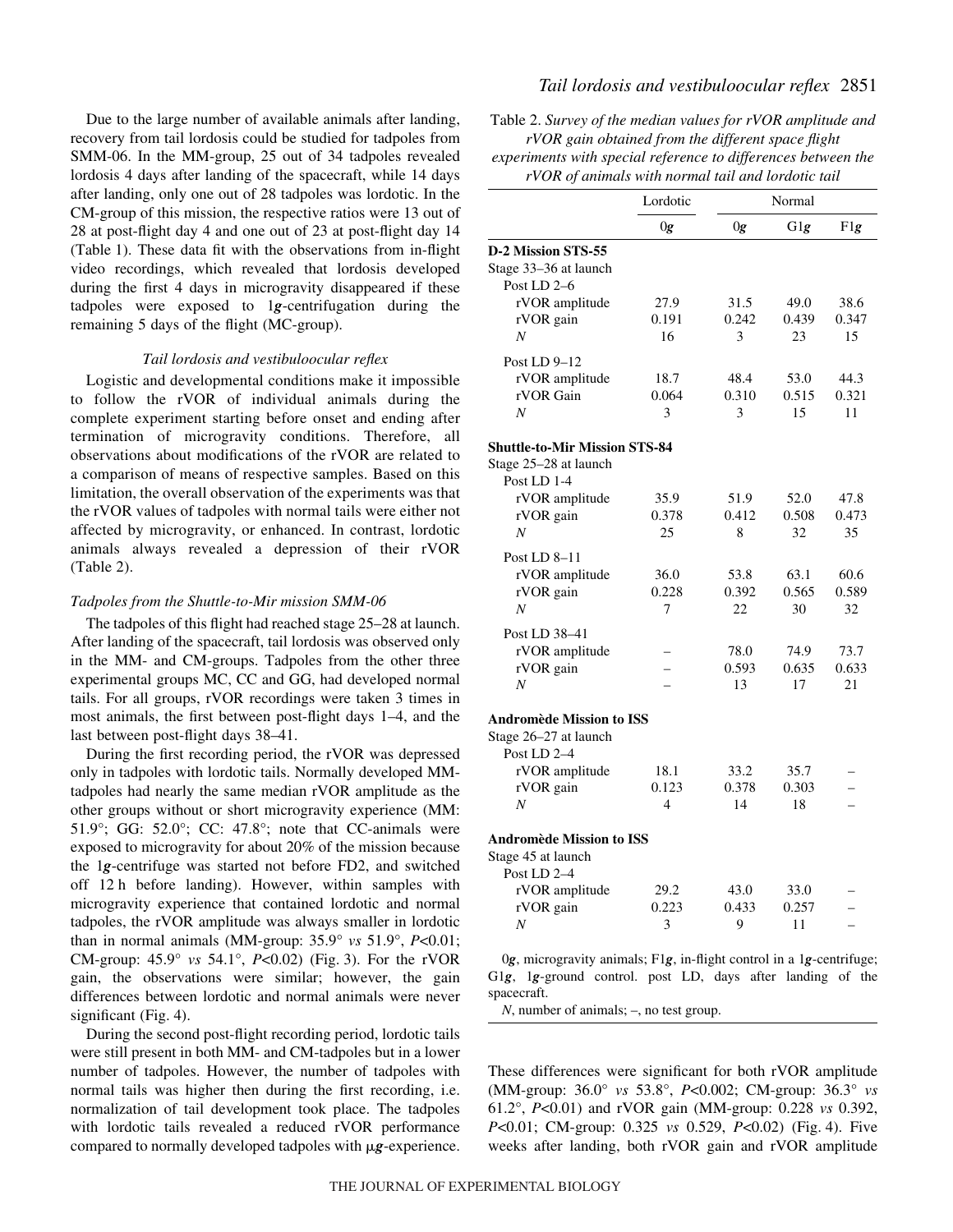were on the same level for all five groups. At that time, only tadpoles with normal tails were alive.

Comparison of the median rVOR amplitudes and gains in

the time frame revealed developmental progress of the rVOR in all groups, but only for tadpoles with normal tails. During the period between the first and third recording period, the



Fig. 3. The amplitude of the roll-induced static vestibuloocular reflex (rVOR) in *Xenopus laevis* tadpoles with lordotic tail. Observations after the 9.2-day SMM-06 Shuttle-to-Mir mission 06 (STS-84, 1997). At the onset of the mission, embryos had reached the developmental stages 25–28. For the recordings after landing, tadpoles were grouped according to the development of tail lordosis (L, filled circles) or normally developed tails (N, open circles). rVOR amplitude = maximal angular roll of the eyes during a 360° lateral body roll. MM, tadpoles that were exposed to microgravity throughout the 9.2-day mission; CM, tadpoles exposed to in-flight 1*g*-simulation for the first 4 days (93·h) and thereafter to microgravity until the end of the mission; MC, tadpoles exposed to microgravity for the first 4 days (93 h) and thereafter to in-flight 1gsimulation until deactivation of the centrifuge, 12 h before the end of the mission; CC, tadpoles exposed to microgravity throughout the 9-day mission except the time between launch and activation of the centrifuge and after deactivation of the 1*g*-centrifuge; GG, tadpoles from the 1*g*ground control. Observation periods are defined below the lowest plot; pF, days after fertilization; post-LD, days after landing of the spacecraft. Each filled and open circle represents an individual animal. Numbers at the bottom of each plot give the numbers of tadpoles; levels of statistical significances in bold italic letters indicate differences between normal and lordotic animals of the respective observation period; NS, not significant. Numbers above brackets indicate differences between samples of the two observation periods.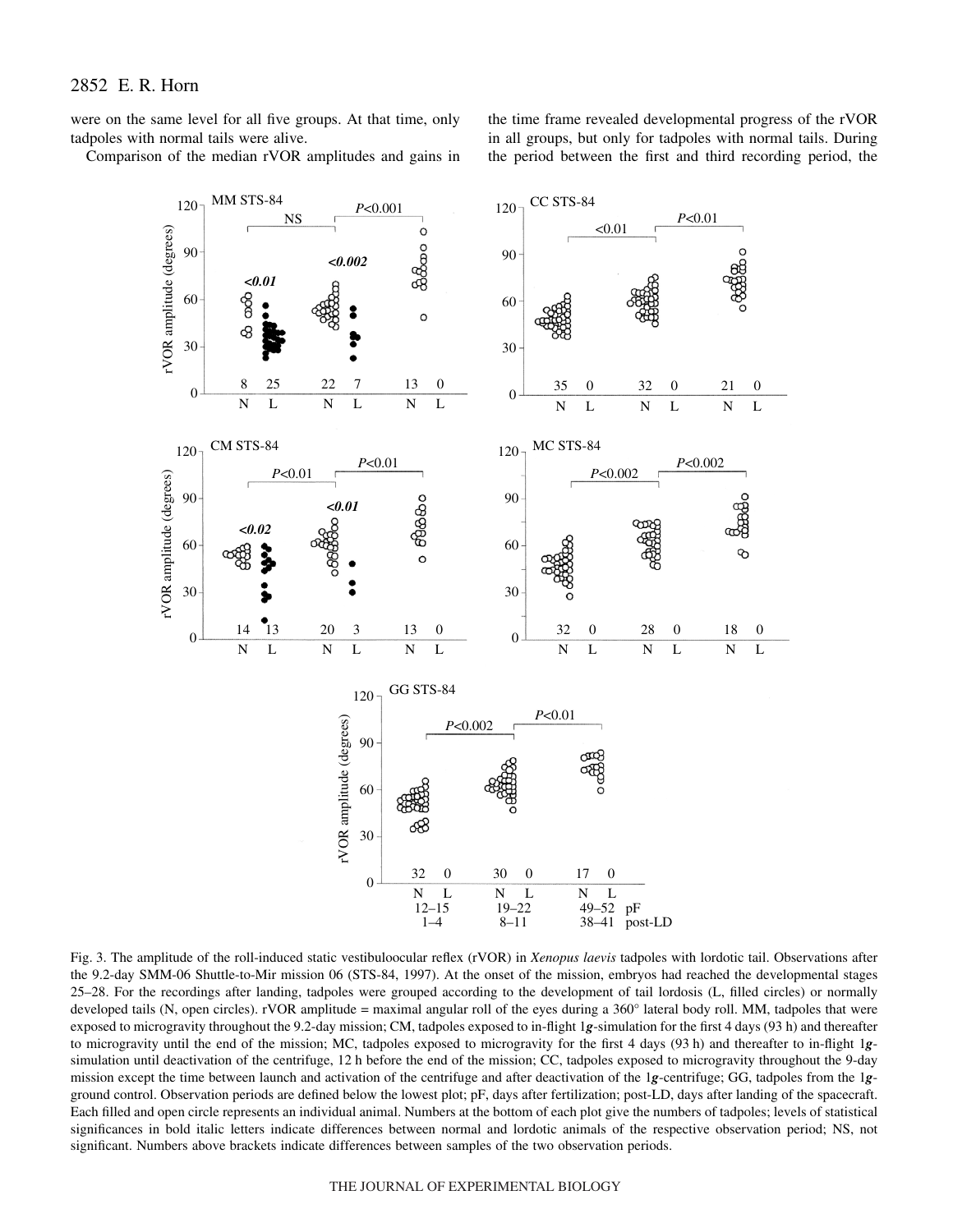median values for the rVOR amplitude recorded for all five experimental groups MM, MC, CM, CC and GG, increased from a range between 45.8° and 54.1° to a range between 71.5° and  $78.0^{\circ}$  (Fig. 3). In most groups, the developmental progress of the rVOR amplitude from one to the next recording period was significant except for the lordotic and normal MM-groups between the first and second recording period. Similar to the rVOR amplitude, the rVOR gain also increased from the first to the third recording period. But due to larger variations of data, these increases are often not significant, especially for

# *Tail lordosis and vestibuloocular reflex* 2853

tadpoles with microgravity experience during the second 4.5 day period of the mission (Table 2; Fig. 4). Lordotic tadpoles could be observed only for 2 weeks after landing. In contrast to the normal animals, they never revealed a significant change of the rVOR between the first and second recording period; instead, both rVOR and rVOR gain declined (Figs 3 and 4).

The rVOR depression was not related to a general retardation in development. Comparison between the rVOR amplitude in stage-matched samples revealed a weaker response of lordotic compared to normal tadpoles. This result was clearly



Fig. 4. The gain of the roll-induced static vestibuloocular reflex (rVOR) in *Xenopus laevis* tadpoles with lordotic tail. Post-flight observations about the rVOR gain from tadpoles that flew on the 9.2-day SMM-06 mission compared to their ground-reared siblings. Same animals as in Fig. 3. rVOR gain30 = ratio between the angular eye movement and the lateral roll of  $30^{\circ}$  from the horizontal to the inclined position. For further explanations, see Fig. 3.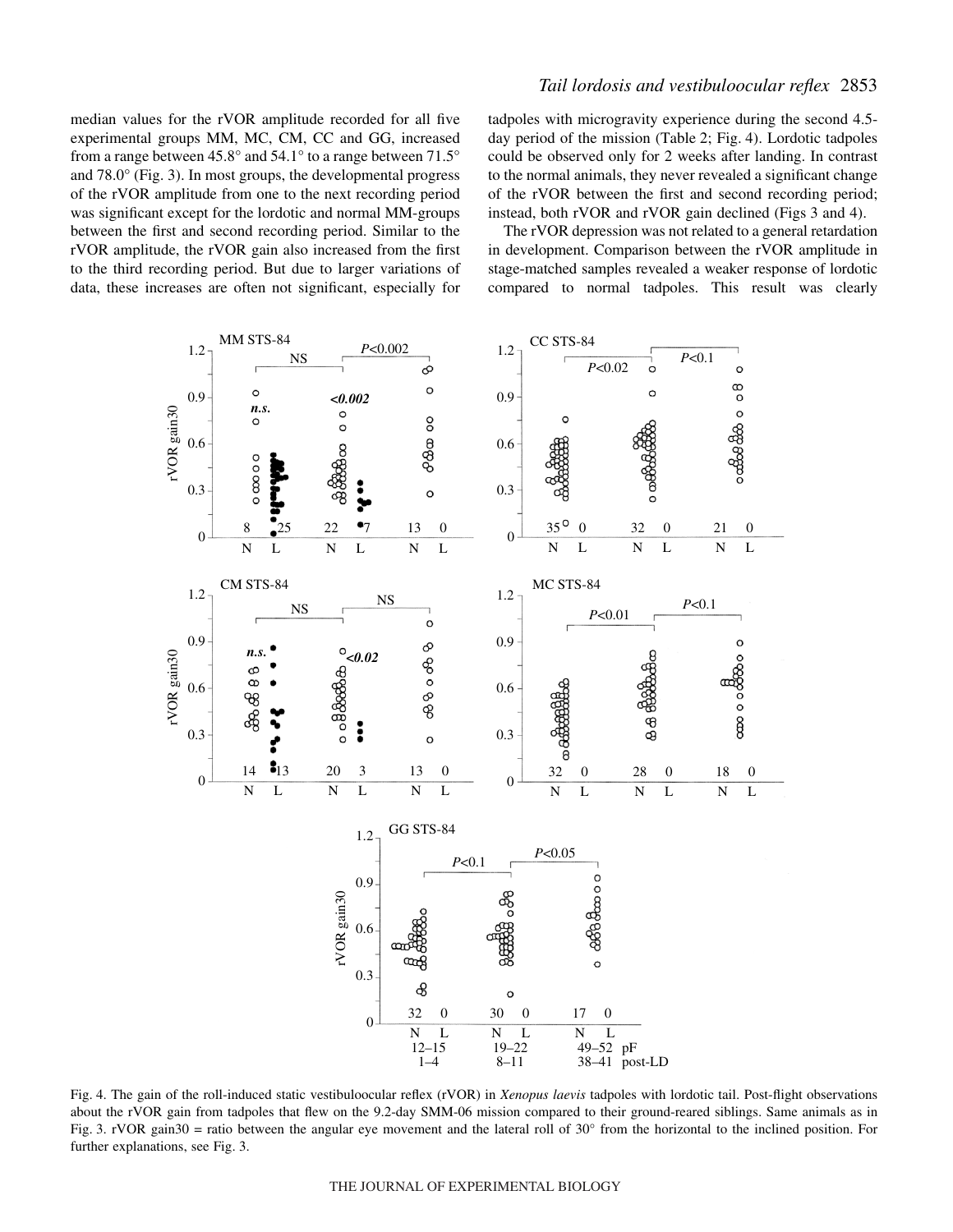Fig. 5. The static vestibuloocular reflex (rVOR) in *Xenopus laevis* tadpoles with lordotic tail compared to 1*g*-controls in stagematched samples. Tadpoles are grouped according to their developmental stages 47 and 48 at the time of the rVOR recording. Note the depressed rVOR in lordotic tadpoles within each stage group, in particular for the MM-group, and also that in this group lordotic stage 48 tadpoles have a weaker rVOR than the normal stage 47 tadpoles. For further explanations, see Fig.  $3$ .



demonstrated for the rVOR amplitude in the MM-group. For both stage-47 and stage-48 tadpoles, the lordotic animals always revealed a lower rVOR amplitude than for tadpoles with normal tails (MM stage 47: 35.2° *vs* 53.1°, *P*<0.002; MM stage 48: 39.6° *vs* 52.0°, *P*<0.05). The difference was less pronounced or absent for the rVOR gain (Fig. 5).

### *Tadpoles from the STS-55 (D-2) mission*

Experiments from this particular mission have recently been published (Sebastian et al., 1996). However in the context of the observations from the Shuttle-to-Mir experiment, the data were re-evaluated with respect to correlations between occurrence of tail lordosis and rVOR expression. Due to the lower number of specimens, the chances of seeing significant differences were low; however, the available data clearly show tendencies in the same direction as observed after SMM-06: depression of the rVOR in lordotic tadpoles but no microgravity effect in normally developed ones. In particular, the rVOR amplitudes from the ground controls always differed significantly from those recorded from lordotic animals for both recording periods. This also held for the in-flight 1*g*control (Fig. 6A,B). Normal *vs* lordotic tadpoles of the microgravity group always revealed lower rVOR amplitudes in the lordotic animals, but the differences can only be considered as a trend for the second recording period (normal: 18.7° *vs* 48.8°, *P*<0.1; *N*=3 for each sample). Similar observations were obtained for the rVOR gain (Fig. 6C,D).

*Tadpoles from the Andromède mission to the International Space Station*

At launch, embryos had reached stages 26–27 and tadpoles stage 45. During this mission, specimen from both stage groups developed lordotic tails. The number was low but high enough to get reliable statistical conclusions. The main result was that the stage 26–27 group confirmed the observations from the SMM-06 mission. Lordotic tadpoles revealed the significant depression of the rVOR amplitude while normally developed animals performed the rVOR at the same median level as did 1g controls ( $\mu$ g: 18.1° *vs* 33.2°, *P*<0.02). In the stage-45 groups, lordotic tadpoles revealed a depressed rVOR ( $\mu$ g: 29.2 *vs* 43.0°; *P*=0.05) while normally developed animals showed a significant augmentation of the rVOR ( $\mu$ g: 43.0; 1g: 33.0; *P*<0.02) (Fig. 7). Significant differences were also obtained for the rVOR gain. The augmentation of the rVOR in microgravity tadpoles with respect to the 1*g*-ground controls resembled the observation in fish (*Oreochromis mossambicus*) after a 9-day space flight and points to a sensitization of the neuronal network underlying the rVOR (Sebastian et al., 2001).

# **Discussion**

The present study shows a clear correlation between the occurrence of microgravity-induced tail lordosis and a depression of the roll-induced vestibuloocular reflex (rVOR). Tail lordosis was accompanied by a depression of the rVOR,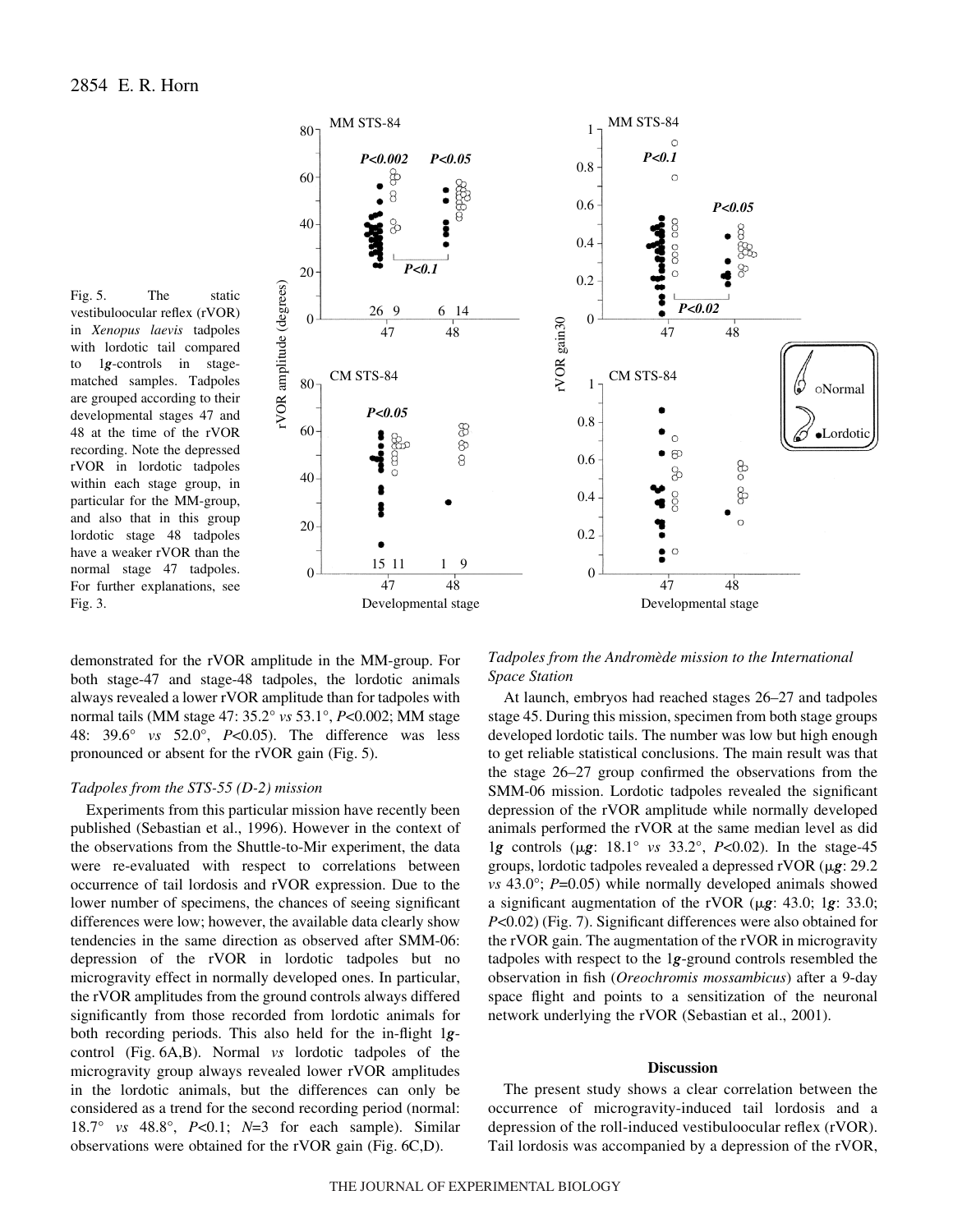

Fig. 6. Post-flight observations of the rVOR amplitude (A,B) and rVOR gain (C,D) from tadpoles that flew on the 10-day German D-2 mission (STS-55, 1993) compared to their ground-reared siblings. At the onset of the mission, tadpoles had reached the developmental stages 33–36. Observations were from post-flight days 2–6 (A,C) and 9–12 (B,D). During each period, animals were tested once. rVOR amplitude and rVOR gain30, cf. Fig. 2. Filled circles, microgravity tadpoles (0*g*); 0*g*-animals were grouped according to the development of lordosis or normal development. Open circles, 1*g*-animals from the in-flight control (F1*g*) and from the ground control (G1*g*). Numbers at the abscissa indicate sample size. Groups that differ significantly are connected by brackets; levels of significance (*P*) are shown.

while normal development of the body in microgravity was accompanied by no rVOR modification in those tadpoles launched at embryonic stages before hatching (Figs 3, 4, 6) and 7, upper plot) or with an augmentation of the rVOR in tadpoles launched when they have already developed their rVOR (Fig. 7, lower plot). Tail lordosis was first described as some kind of body malformation (Sebastian and Horn, 1998) based on the de-loading effects on muscles in microgravity (Snetkova et al., 1995). However, in the context of the observation that tail lordosis is coupled with a depression of the rVOR, neurophysiological components need to be taken into consideration. These might include (1) a general developmental retardation and loss of synchrony in the rostrocaudal developmental gradient of the motor tail system [this gradient was described elsewhere (Roberts and Tunstall, 1994)] as well as (2) a lack or failure of trophic effects of

vestibular activity in microgravity. A completely different approach for the understanding of the microgravity effects on body shape and rVOR comes from a consideration of a microgravity susceptibility of secreted growth factors.

# *Neurophysiological aspects of tail lordosis and rVOR development*

A striking observation was that in contrast to normally developing tadpoles, lordotic animals revealed no developmental progress in their rVOR during the observation period of 11 days after termination of microgravity exposure (Figs·3, 4 and 6) in spite of morphological progression as determined by the external morphological markers (Nieuwkoop and Faber, 1967). In some instances, normally developed stage 47 tadpoles performed a stronger rVOR than lordotic stage 48 animals (Fig. 5, upper plots). This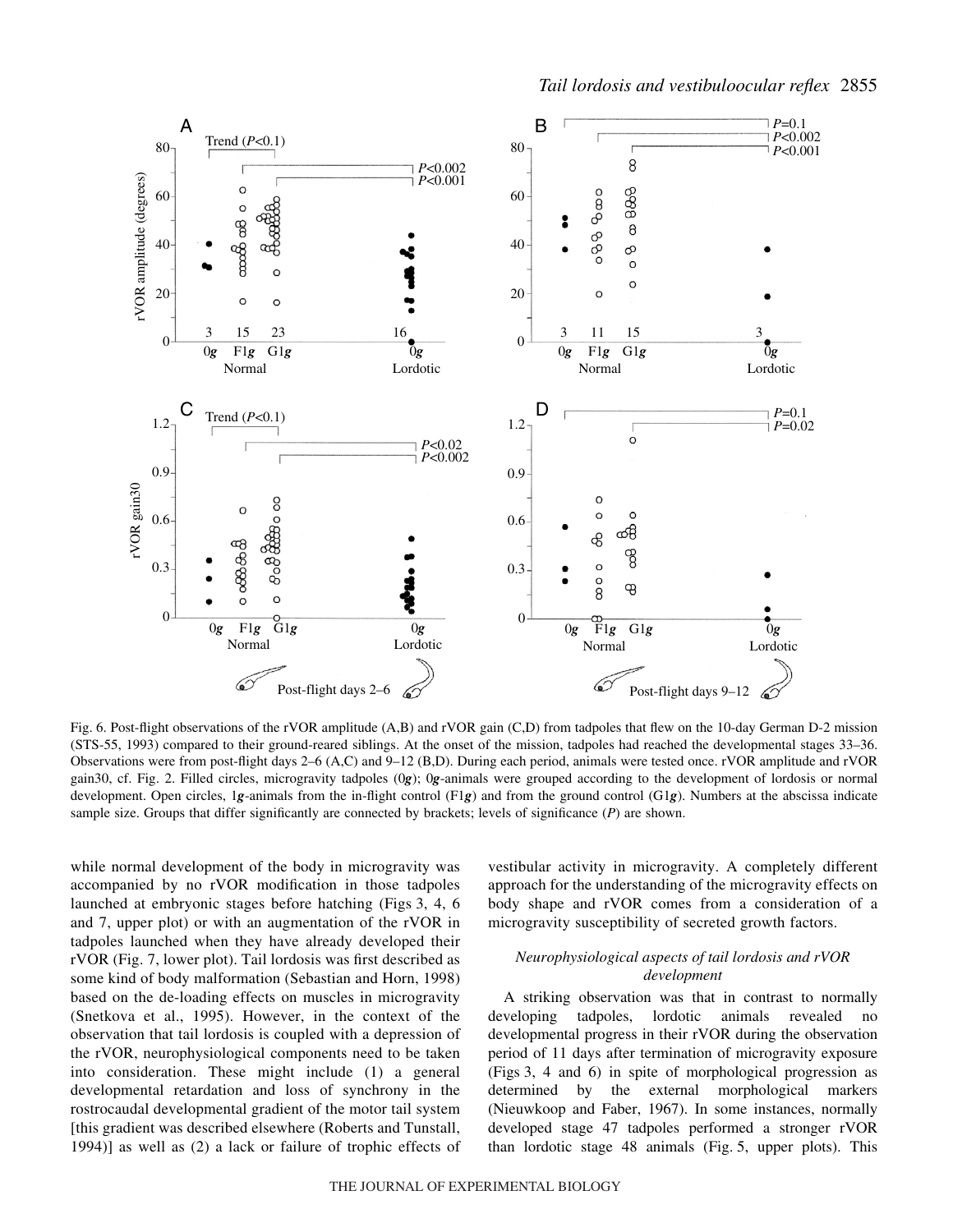# 2856 E. R. Horn

observation points to a significant retardation of vestibular development in the lordotic animals.

In *Xenopus laevis*, swimming and the underlying neuronal network develop when animals have reached stages 27 to 33. This early developmental period is characterized by a rostrocaudal maturation gradient (van Mier, 1988; van Mier et al., 1989), and the separation of the ear vesicle. During this period, the proper development of the vestibular system is initiated and the vestibuloocular system becomes functionally sensitive to macular stimulation by stage 42 (Horn et al., 1986) [definition of developmental stages in *Xenopus* (see Nieuwkoop and Faber, 1967)]. Thus, there is a clear overlap in the development of the spinomotor, vestibular and vestibuloocular system that requires and/or causes a tuning between these developing systems at this period of life to produce a physiologically stable organism. In fact,

observations in deafferented bullfrog larvae revealed coordination between ocular counter roll and motor activity in the spinal ventral roots (Stehouwer, 1987). Environmental disturbances such as microgravity might disrupt – in some embryos – this coupling, leading to different morphological and physiological expressions of these systems, as demonstrated by the depressed rVOR and tail lordosis that contrasts the coupling of normal tail development with normal rVOR development (Figs 3-7). Thus, a coordinated development of spinal and oculomotor systems under standard earth conditions might require normal vestibular activity as a neurotrophic factor, which is known from the development of extraocular eye muscles in rats (Brueckner et al., 1999).

It was shown earlier that motor development of *Xenopus* embryos continued independently of functional activity (Haverkamp, 1986). Embryos immobilized by chloretone or



Fig. 7. Post-flight observations of the rVOR amplitude (A,C) and rVOR gain (B,D) from tadpoles that flew on the 10-day French Soyuz taxi flight Andromède to the International Space Station (2001) compared to their ground-reared siblings. At onset of the mission, tadpoles had reached developmental stages 26–27 (A,B) or stage 45 (C,D). Observations were from the post-flight days 2–4. Each animal was tested only once. rVOR amplitude and rVOR gain30, cf. Fig. 1. Filled circles, microgravity tadpoles (0g); 0g-animals were grouped according to the development of lordosis or normal development. Open circles, animals from the ground control (1*g*). Numbers at the abscissa indicate sample size. Groups that differ significantly are connected by brackets; levels of significances are shown. Note the increase of the rVOR in the old group with normal tails.

#### THE JOURNAL OF EXPERIMENTAL BIOLOGY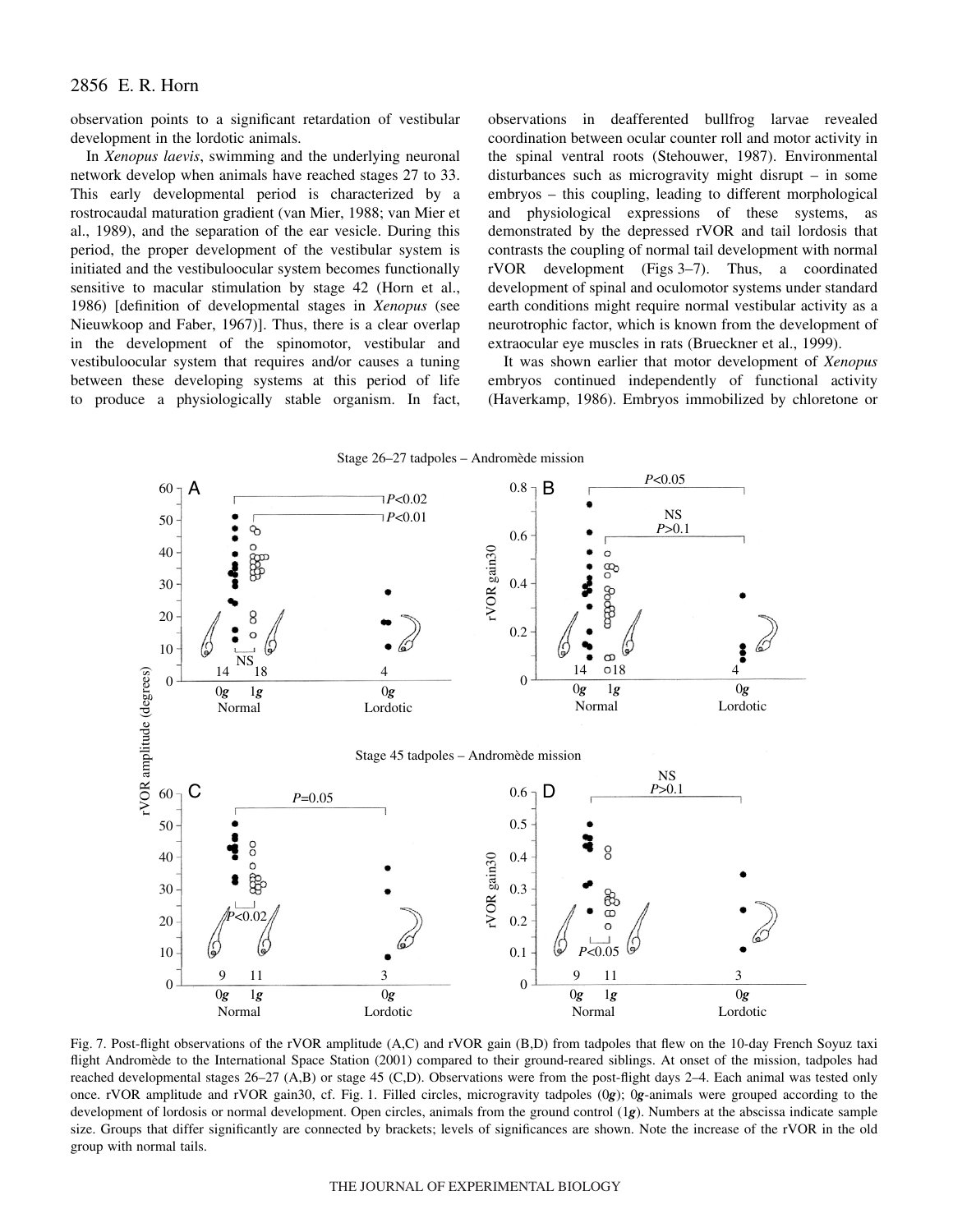lidocain during a period between the late neurula stage and the time of hatching demonstrated normal motor output in the spinal ventral roots during fictive swimming and normal size of motor neurons and their dendritic arborization. However, space tadpoles developed in a freely moving condition. They were active during their exposure to microgravity and, in fact, they revealed an increased motor activity compared to their ground controls (Dournon et al., 2002).

The most likely mechanism for reflex augmentation in the older tadpoles (cf. Fig. 7) is sensitization of the vestibular system by gravity deprivation, as also shown in bullfrogs (Bracchi et al., 1975), fish (Boyle et al., 2000; Sebastian et al., 2001; Wiederhold et al., 2003) and men (Clément et al., 2001). Recordings from the vestibular nerve of bullfrogs during microgravity revealed an initial depression of spontaneous activity but a recovery and overcompensation during ongoing microgravity exposure (Bracchi et al., 1975). Assuming a similar process in the normally developing tadpoles, this recovery and overcompensation of vestibular baseline activity sensitizes the vestibular system and thus augments the reflex after re-entry into 1*g*-conditions.

# *Distribution of secreted growth factors and tail lordosisrVOR relations*

Developmental processes such as axis formation are strongly affected by the distribution of growth factors. Any disturbance of this gradient can cause morphological modifications, including the body shape (cf. Gilbert, 2003). The neural tube revealed dorsoventral gradients of secreted growth factors. For example, a gradient from a Wnt and BMP (bone morphogenetic proteins) source dorsalizes the neuroectoderm while a BMP antagonist and Shh (Sonic hedgehog) source at the notochord reveals ventralizing features (Wilson and Edlung, 2001; Wessely and De Robertis, 2002). Interestingly, *Xenopus* tadpoles with tail lordosis show notochord abnormalities due to microgravity exposure during space flight (Snetkova et al., 1995). In fact, preliminary studies in *Xenopus* demonstrated a correlation between growth factor and rVOR modification. It was shown that knock-down of the transcription factor Tcf-4 of the Wnt-pathway by morpholino injection in one cell of the 2-cell stage caused tail lordosis and, additionally, depression of the rVOR (Horn et al., 2005). This morpholino-induced lordosis cannot be attributed to a Wnt pathway defect alone because in general, a balance of Wnts, BMPs, and Shh expression levels and patterns determines the establishment of the body axes. Knocking down the level of one factor would give a phenotype similar to the overexpression of one of the other factors. Interestingly, the dorsal/ventral axis of the inner ear is also patterned by a balance of Wnt and Shh (Riccomagno et al., 2005), i.e. the observed modifications of the vestibular system could also be due to Shh overexpression. In conclusion, if microgravity is a disturbing factor of secreted growth factors involved in axis formation, the development of ocular and spinal projections and thus, the development of the rVOR and tail, are probably affected by a spaceflight.

# *Tail lordosis and vestibuloocular reflex* 2857

This work was supported by Deutsches Zentrum für Luftund Raumfahrt (DLR), grants no. 01QV8925-5, 50WB9553-7 and 50WB0140. I thank the BIONETICS team for experimental support at Hangar L/Kennedy Space Center in 1993 and 1997, and the CNES team and, in particular, Dr Michel Viso and Didier Chaput for technical and logistic support during the Andromède mission, the ESA, OHB/Bremen and EADS Space Transportation (former Dornier)/Friedrichshafen teams for technical support during the D-2 and SMM-06 missions, my co-workers Sybille Böser, Konrad Eßeling and Claudia Sebastian for their help during the performance of the experiments during the missions and during the rVOR recordings and analysis, and the Crews of STS-55, STS-84 and the Andromède mission for their careful handling of animal samples and equipment during the flights. All experiments comply with the 'Principles of Animal Care', publication No. 86-23, revised 1985 of the National Institutes of Health, and with the 'Deutsches Tierschutzgesetz', BGBl from February 17, 1993. Permission for the experiments was given by the Regierungspräsidium of Tübingen (Germany), no. 399/Ulm, no. 506/Ulm and 657/Ulm, as well as by the Animal Care and Use Committee (ACUC) at Kennedy Space Center/Florida.

#### **References**

- **Böser, S. and Horn, E.** (2006). Hypergravity susceptibility of ventral root activity during fictive swimming in tadpoles (*Xenopus laevis*). *Arch. Ital. Biol*. **144**, 99-113.
- **Böser, S., Gualandris-Parisot, L., Dournon, C. and Horn, E.** (2003). The effect of altered gravity on the locomotor pattern during the early development of tadpoles (*Xenopus laevis*). In *The Neurosciences from Basic Research to Therapy* (ed. N. Elsner and H. Zimmermann), p. 386. Stuttgart, New York: Thieme Verlag.
- **Boyle, R., Mensinger, A. F., Yoshida, K., Usui, S., Intravaia, A., Tricas, T. and Highstein, S. M.** (2000). Neural readaptation to Earth's gravity following return from space. *J. Neurophysiol.* **86**, 2118-2122.
- **Bracchi, F., Gualierotti, T., Morabito, A. and Rocca, E.** (1975). Multiday recordings from the primary neurons of the statoreceptors of the labyrinth of the bullfrog. *Acta Otolaryngol. Suppl.* **334**, 3-27.
- **Brueckner, J. K., Ashby, L. P., Prichard, J. R. and Porter, J. D.** (1999). Vestibulo-ocular pathways modulate extraocular muscle myosin expression patterns. *Cell Tissue Res*. **295**, 477-484.
- **Clément, G., Moore, S. T., Raphan, T. and Cohen, B.** (2001). Perception of tilt (somatogravic illusion) in response to sustained linear acceleration during space flight. *Exp. Brain Res*. **138**, 410-418.
- **Dournon, C., Membre, H., Böser, S. and Horn, E.** (2002). An European pupil project linked to the scientific aims of the experiment Aquarius – *Xenopus* on the taxi Soyuz flight Andromède to ISS. *J. Gravit. Physiol*. **9**, P375-P376.
- **Eßeling, K., Sebastian, C., Neubert, J. and Horn, E.** (1994a). Divergent effects of near-weightlessness exposure on the static and dynamic vestibuloocular reflex in tadpoles, failure of effects in fish youngsters. In *Göttingen Neurobiology Report 1994* (ed. N. Elsner and H. Breer), p. 399. Stuttgart, New York: Georg Thieme Verlag.
- **Eßeling, K., Sebastian, C., Neubert, J. and Horn, E.** (1994b). Independent functional development of the vestibular acceleration detectors in young tadpoles (*Xenopus laevis*). *Suppl. Eur. J. Neurosci*. **7**, p218.
- **Fawcett, J. W.** (1988). Retinotopic maps, cell death, and electrical activity in the retinotectal and retinocollicular projections. In *The Making of the Nervous System* (ed. J. G. Parnavelas, C. D. Stern and R. V. Stirling), pp. 395-416. Oxford, New York, Tokyo: Oxford University Press.
- **Fejtek, M., Souza, K., Neff, A. and Wassersug, R.** (1998). Swimming kinematics and respiratory behaviour of *Xenopus laevis* larvae raised in altered gravity. *J. Exp. Biol.* **201**, 1917-1926.
- **Gilbert, S. F.** (2003). *Developmental Biology* (7th edn). Sunderland, MA: Sinauer Associates.